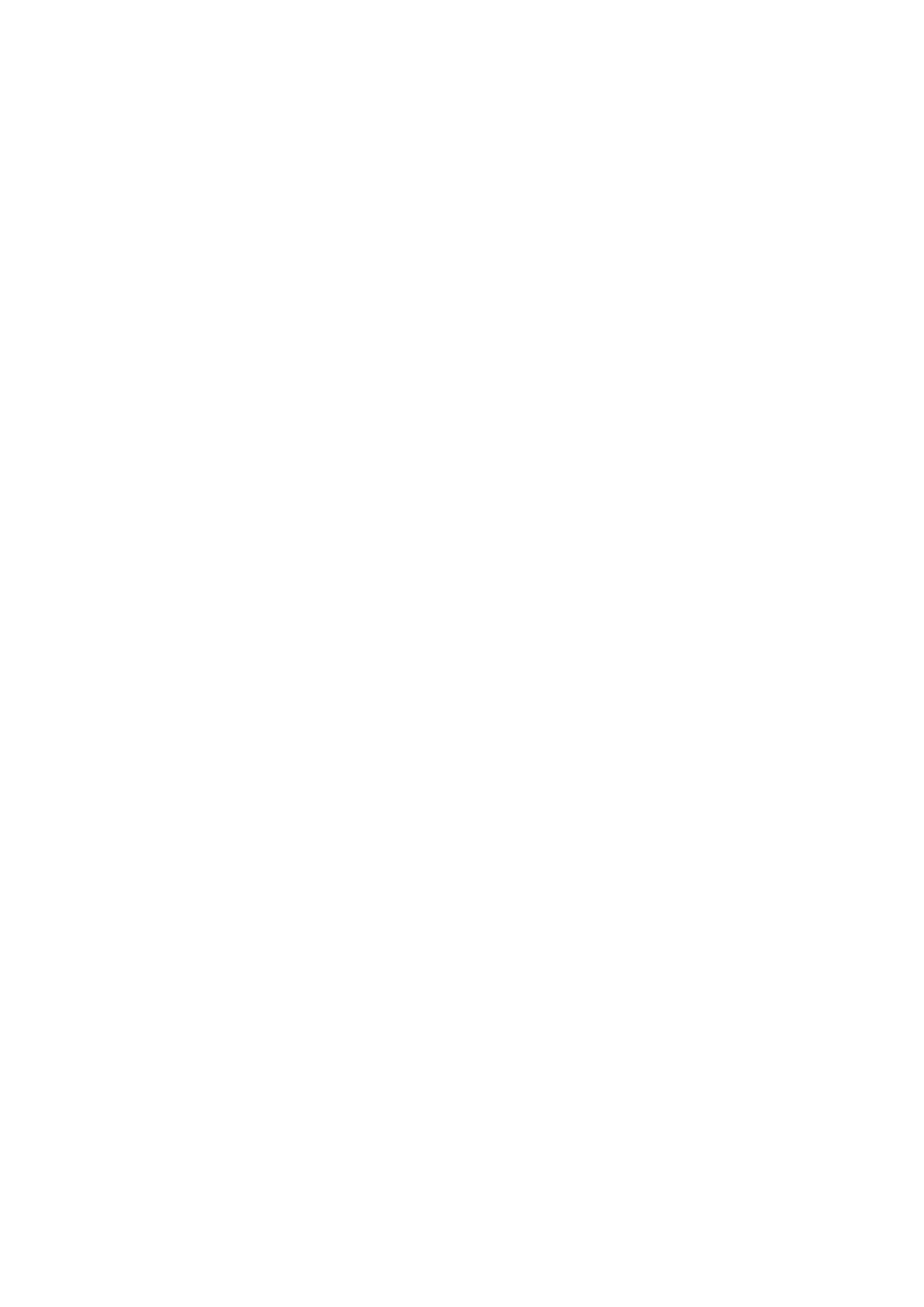# **TABLE OF CONTENTS 18 MARCH 2021**

**Business Page No.**

| 1. | <b>Meeting Conduct</b>  |                                                                                                                        | 5               |
|----|-------------------------|------------------------------------------------------------------------------------------------------------------------|-----------------|
|    | 1.1                     | <b>Karakia</b>                                                                                                         | 5               |
|    |                         | 1.2 Apologies                                                                                                          | 5               |
|    |                         | 1.3 Conflict of Interest Declarations                                                                                  | 5               |
|    |                         | <b>1.4 Confirmation of Minutes</b>                                                                                     | 5               |
|    | 1.5                     | Items not on the Agenda                                                                                                | 6               |
|    |                         | 1.6 Public Participation                                                                                               | 6               |
| 2. | <b>General Business</b> |                                                                                                                        | $\overline{7}$  |
|    | 2.1                     | New Licence for new licensee under the Wellington Town<br><b>Belt Act 2016: Tanera Gardens Incorporated</b>            | $\overline{7}$  |
|    | 2.2 <sub>2</sub>        | Reporting back on public consultation of a new lease on<br><b>Wellington Town Belt: Wellington Tennis Incorporated</b> | 8               |
|    |                         | 2.3 Submission on Climate Change Commission draft report                                                               | 8               |
| 3. |                         | <b>Committee Reports</b>                                                                                               | 12 <sup>2</sup> |
|    | 3.1                     | <b>Report of the Finance, Audit and Risk Subcommittee</b><br><b>Meeting of 10 March 2021</b>                           | 12 <sub>2</sub> |
| 4. | <b>Public Excluded</b>  |                                                                                                                        | 12 <sup>2</sup> |
|    | 4.1                     | <b>Public Excluded Report of the Finance, Audit and Risk</b><br><b>Subcommittee Meeting of 10 March 2021</b>           |                 |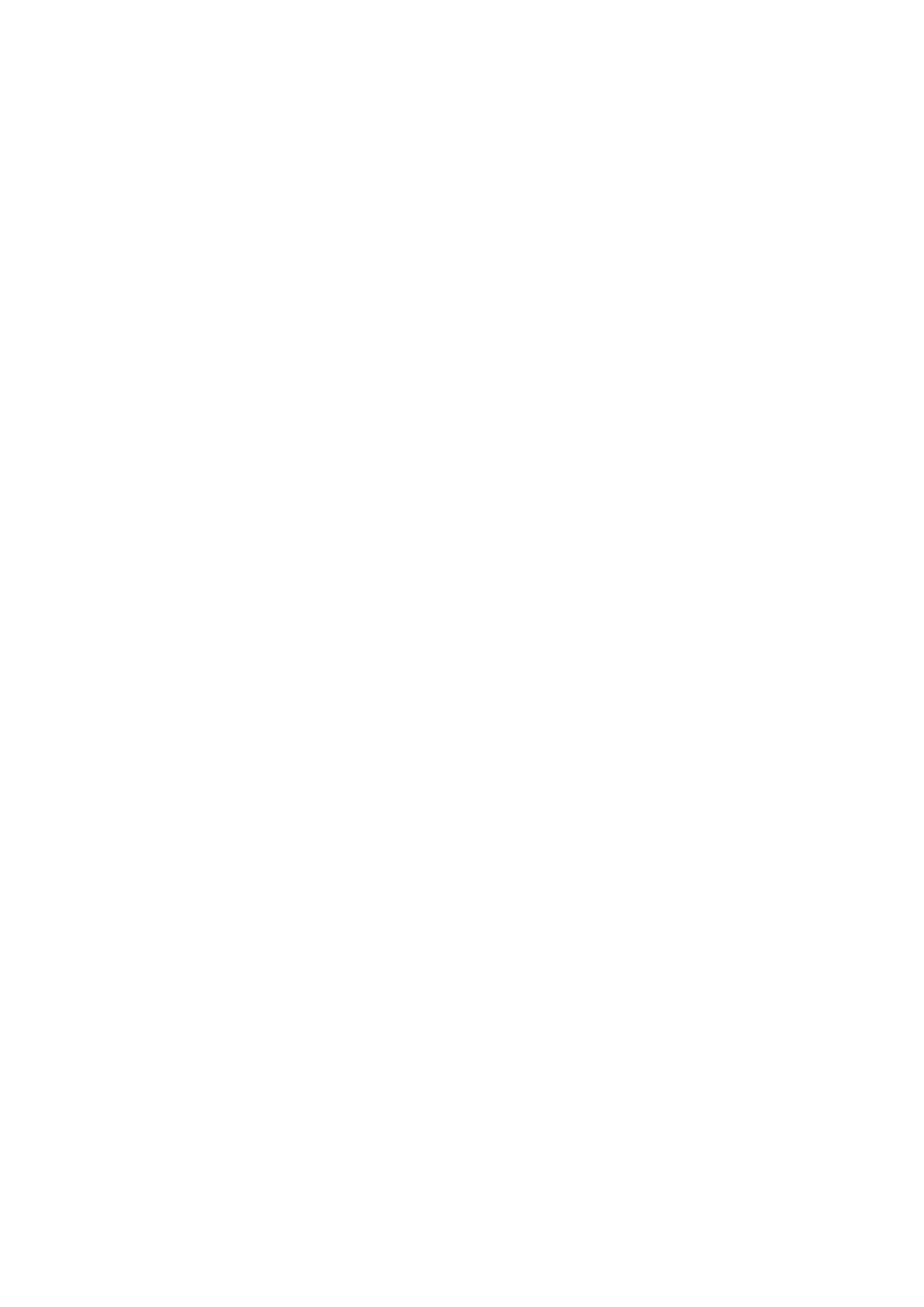## <span id="page-4-0"></span>**1. Meeting Conduct**

#### **1.1 Karakia**

The Chairperson declared the meeting open at 9:36 am and invited members to stand and read the following karakia to open the meeting.

**Whakataka te hau ki te uru, Whakataka te hau ki te tonga. Kia mākinakina ki uta, Kia mātaratara ki tai. E hī ake ana te atākura. He tio, he huka, he hauhū. Tihei Mauri Ora!**

Cease oh winds of the west and of the south Let the bracing breezes flow, over the land and the sea. Let the red-tipped dawn come with a sharpened edge, a touch of frost, a promise of a glorious day

### <span id="page-4-1"></span>**1.2 Apologies**

#### **Moved Councillor Day, seconded Councillor Matthews, the following motion**

#### **Resolved**

That the Strategy and Policy Committee:

- 1. Accept the apologies from: a) Mayor Foster and Councillor Young for early departure; and
	- b) Deputy Mayor Free and Councillor Condie for absence.

**Carried**

## <span id="page-4-2"></span>**1.3 Conflict of Interest Declarations**

No conflicts of interest were declared.

## <span id="page-4-3"></span>**1.4 Confirmation of Minutes**

#### **Moved Councillor Day, seconded Councillor O'Neill, the following motion**

#### **Resolved**

That the Strategy and Policy Committee:

1. Approve the minutes of the Strategy and Policy Committee Meeting held on 11 March 2021, having been circulated, that they be taken as read and confirmed as an accurate record of that meeting.

**Carried**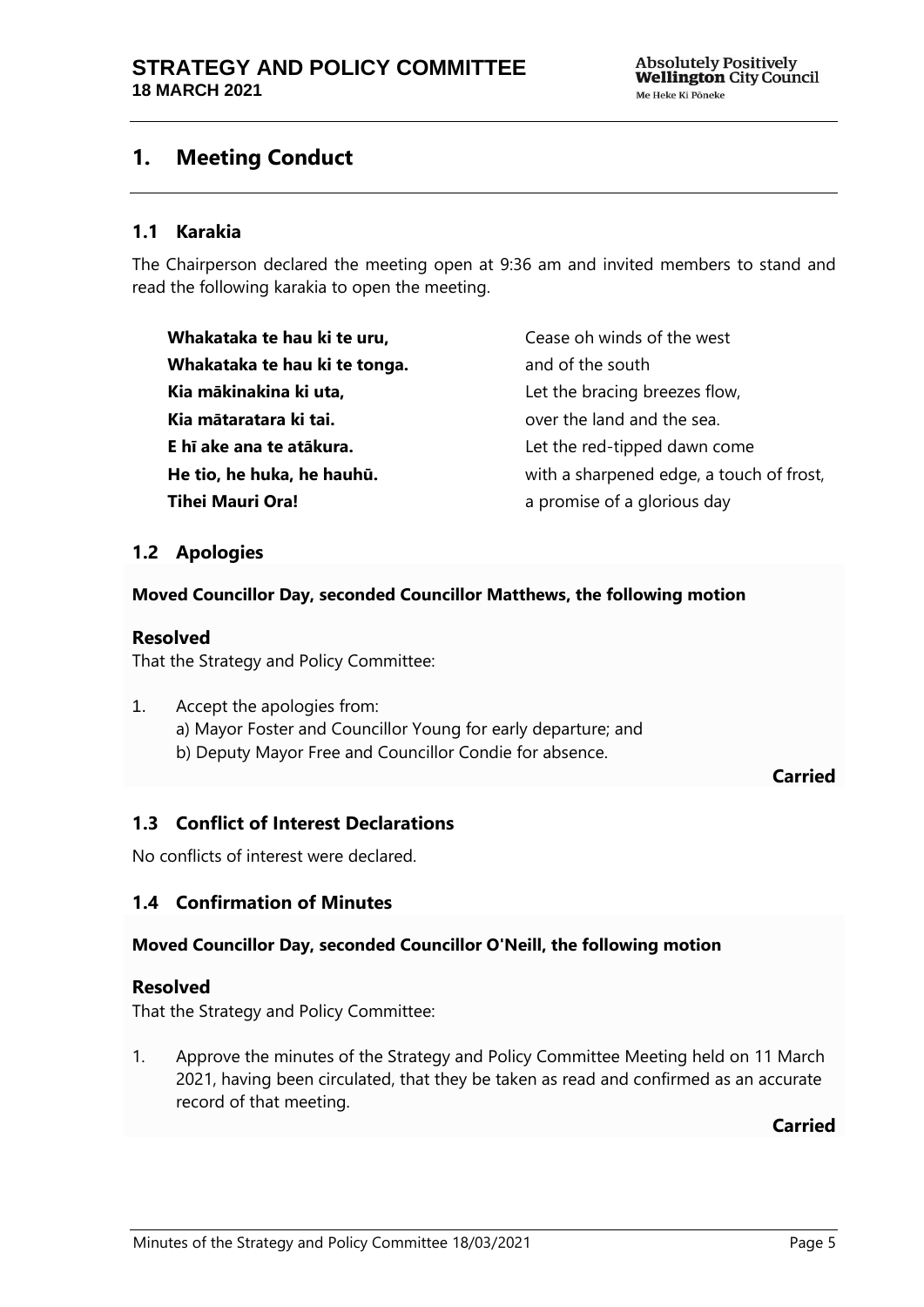## <span id="page-5-0"></span>**1.5 Items not on the Agenda**

There were no items not on the agenda.

## <span id="page-5-1"></span>**1.6 Public Participation**

#### **1.6.1National Council of Women**

Representing National Council of Women, Rabeea Inayatullah spoke about the Spatial Plan.

#### **1.6.2Michael Kelly**

Professor Michael Kelly spoke to item 2.3 Submission on Climate Change Commission draft report.

#### **1.6.3Jesse Richardson**

Jesse Richardson spoke about the possibility of a land value tax in Wellington.

#### **1.6.4Wellington Tennis**

Representing Wellington Tennis, Tim Shannahan spoke to item 2.2 Reporting back on public consultation of a new lease on Wellington Town Belt: Wellington Tennis Incorporated.

## **Tabled items at public participation**

#### **Attachments**

- 1 National Council of Women
- 2 Professor Michael Kelly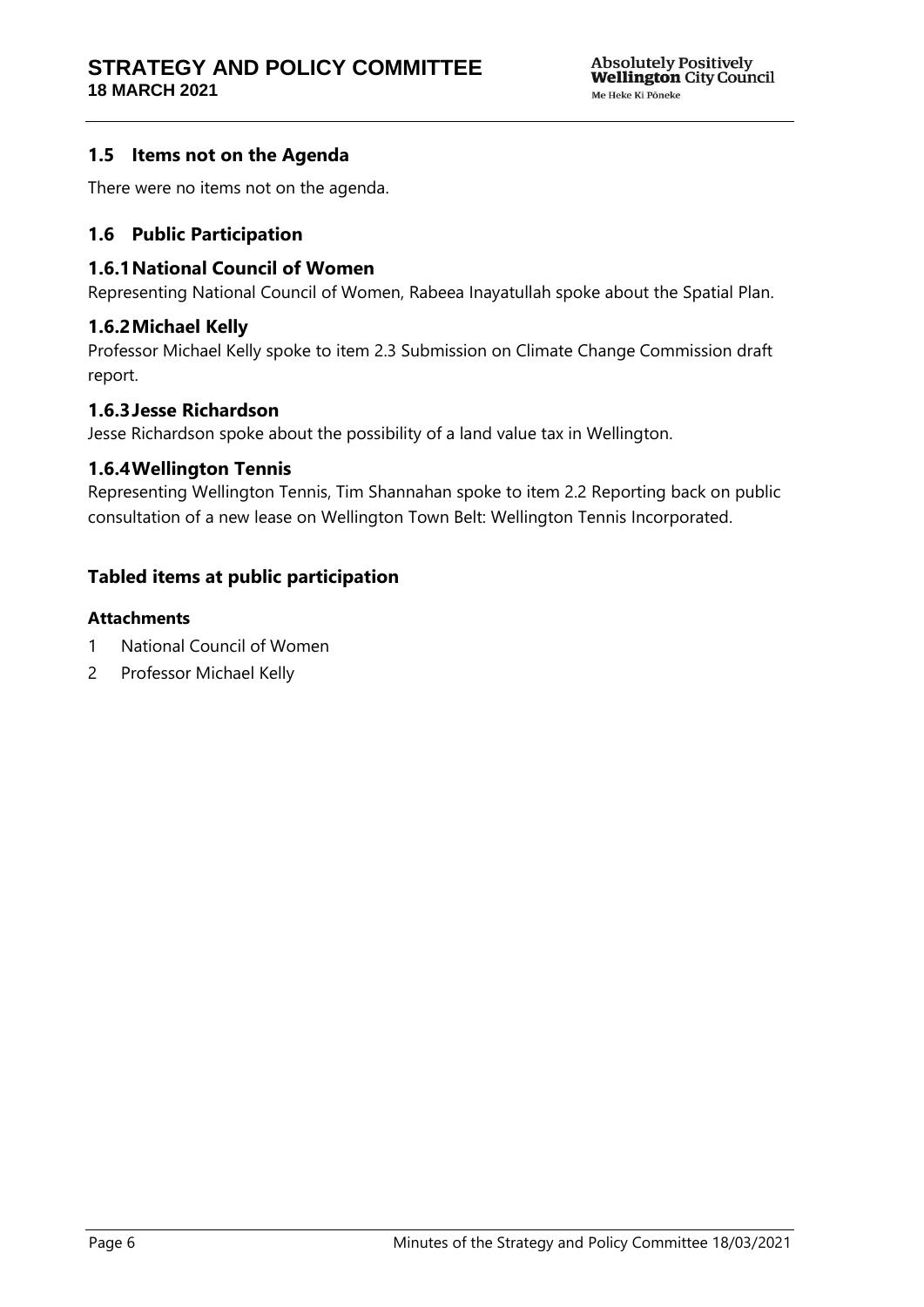## <span id="page-6-0"></span>**2. General Business**

<span id="page-6-1"></span>**2.1 New Licence for new licensee under the Wellington Town Belt Act 2016: Tanera Gardens Incorporated**

#### **Moved Councillor Day, seconded Councillor Fitzsimons, the following motion**

#### **Resolved**

That the Strategy and Policy Committee:

- 1. Receive the information.
- 2. Approve that officers publicly consult on granting a new community garden licence for a three-year term with one renewal term of five years to Tanera Garden Incorporated on land, measuring approx. 2,387 sqm, which is part of the Wellington Town Belt known as Tanera Park, more particularly described as Part Lot 1 Deposited Plan 10508 in Computer Register WN608/4 for a peppercorn rental.
- 3. Note that the new licence will include the following Special Provisions:
	- a. The Council will pay the first \$300 of metered water per annum (exclusive of GST).
	- b. No cooking or preparing food on site.
	- c. The Licensee is prohibited from erecting any fences or buildings on the Licensed Area.
	- d. The Licensee must obtain Council approval in writing before erecting any signs or placing any seating in the Licensed Area.
	- e. The Licensee shall provide Council with their site-specific Health and Safety Plan and update as required.
- 4. Note that approval to grant licences on Wellington Town Belt is conditional on:
	- Appropriate iwi consultation;
	- Public consultation as required under section 16 of the Wellington Town Belt Act 2016
	- No sustained objections resulting from the above consultation and notification; and
	- Legal and advertising costs being met by the Lessee (where applicable)

**Carried**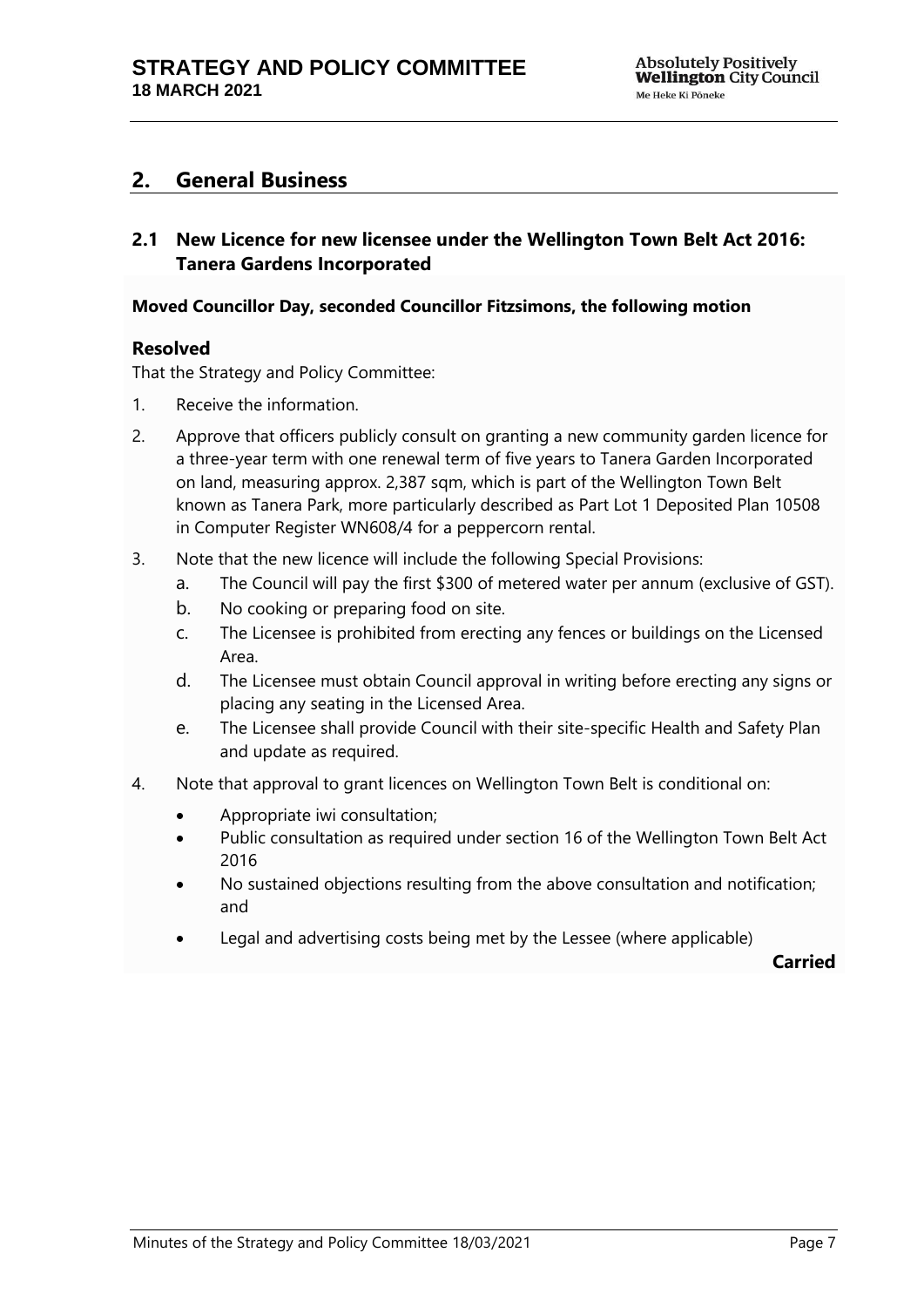## <span id="page-7-0"></span>**2.2 Reporting back on public consultation of a new lease on Wellington Town Belt: Wellington Tennis Incorporated**

#### **Moved Councillor O'Neill, seconded Mayor Foster, the following motion**

#### **Resolved**

That the Strategy and Policy Committee:

- 1. Receive the information.
- 2. Recommend to the Council that it grant a new ground lease to Wellington Tennis Incorporated for a ten-year term with one renewal term of ten years and three subleases for Tennis Central Region Incorporated, Kaizen Academy Seido Karate and PlanitPro Limited each for a term of ten years with a right of renewal for another ten years. The land is legally described as Section 1 Survey Office Plan 474197 containing 1.5865 hectares more or less.
- 3. Note that the new lease will be in accordance to the Wellington Town Belt Act 2016, Wellington Town Belt Management Plan and Leases Policy for Community and Recreation Groups.

#### **Carried**

The meeting adjourned at 10:25 am and reconvened at 10:47 am. Deputy Mayor Free and Councillor Condie were absent.

## <span id="page-7-1"></span>**2.3 Submission on Climate Change Commission draft report**

#### **Moved Councillor Paul, seconded Councillor Pannett, the following motion**

#### **Resolved**

That the Strategy and Policy Committee:

- 1. Receive the information.
- 2. Agree with the key points outlined above and in the cover letter.
- 3. Approve the cover letter and detailed submission response for submission to the Climate Change Commission on 26 March 2021, with the following amendments:

a) In the cover letter, to be clearer that we are not on track to meet our city targets, and that our submission focuses on our city's emissions profile, at the bottom of the first page:

"There are however many areas of our emissions profile that we have little influence over and that is where we require central government to act, as without central government action and partnership we will be unable to meet our city target. Our submission focuses on transport and urban form as that reflects our city footprint, which is ~50% transport and 36% stationary energy (primarily in buildings), with only small contributions from waste, industry and agriculture."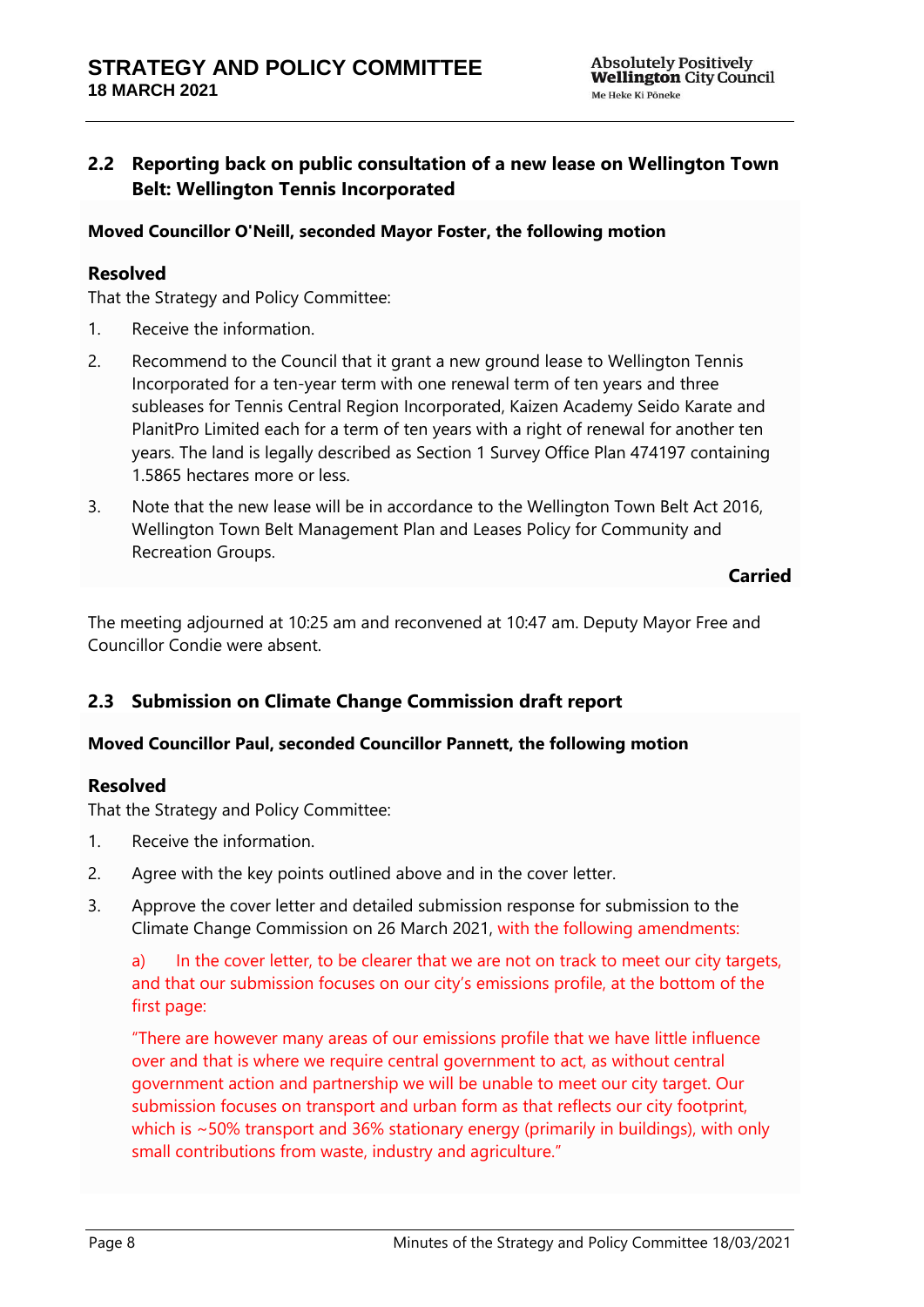b) In the cover letter, to reflect the urban/rural transport divide, in point #2:

"Increase the speed and scale of the transport recommendations - greater mode shift in urban areas can be achieved in relatively short timeframes with central government support, which would enable bigger emissions cuts and deliver a range of co-benefits."

c) In the submission, to reflect the urban/rural transport divide, page 4, question 12, end of the first paragraph under Transport:

(also add to the end of the third paragraph on page 7, question 14)

"Note that our feedback on transport recommendations is from an urban point of view. We are of the view that more could be achieved in transport in urban areas, which would then enable the Commission to strengthen the transport recommendations and overall budgets."

d) In the submission, on decentralised composting, page 14, question 18, last sentence of the third paragraph:

"The Commission should also recognise the preference for that local communities may prefer to build soil and sequester carbon through decentralised local composting systems (rather than centralised anaerobic digestion) and find ways to incentivise councils to work with communities to collaborate on solutions."

e) On the subject of flexible working, our feedback on Necessary action 2e will be:

"That we are aware of the trends that are increasing the number of Wellington residents who are regularly working from home and support the climate benefits of that, however this should also include flexible working as this has the potential to reduce demand on public transport networks at peak time, improving the utilisation and cost effectiveness of these networks, and more efficient utilisation of the CBD with more consistent footfall and retail spending across day- and night-time periods. Having a strong, vibrant central city is critical to our region and relies on people living, working, visiting, recreating and shopping in it in it. We are focused as a city on reducing required travel distances (through compact form) and decreasing the carbon intensity of their commuting trips. We note that Wellington City residents are already the largest users of walking, cycling and public transport in the country."

f) On the NPS-UD, page 13, question 15:

"Urban form is the responsibility of local government. National guidance on spatial planning, for example through the National Policy Statement on Urban Development (NPS-UD), is a very good start towards enabling intensification, however it must be supported by government investment in active transport modes and public transport, and a commitment to investing in spatial planning (and the climate change related issues associated with that). Managing growth, the densification of the city, and urban form as a result of the NPS-UD is the role of the district plan and local government. Whilst there is some government funding and advocacy support, more could be done. National guidance on green space, water sensitive design, operational waste minimisation, car-parking regulations, national road planning approaches and standards etc would also be helpful."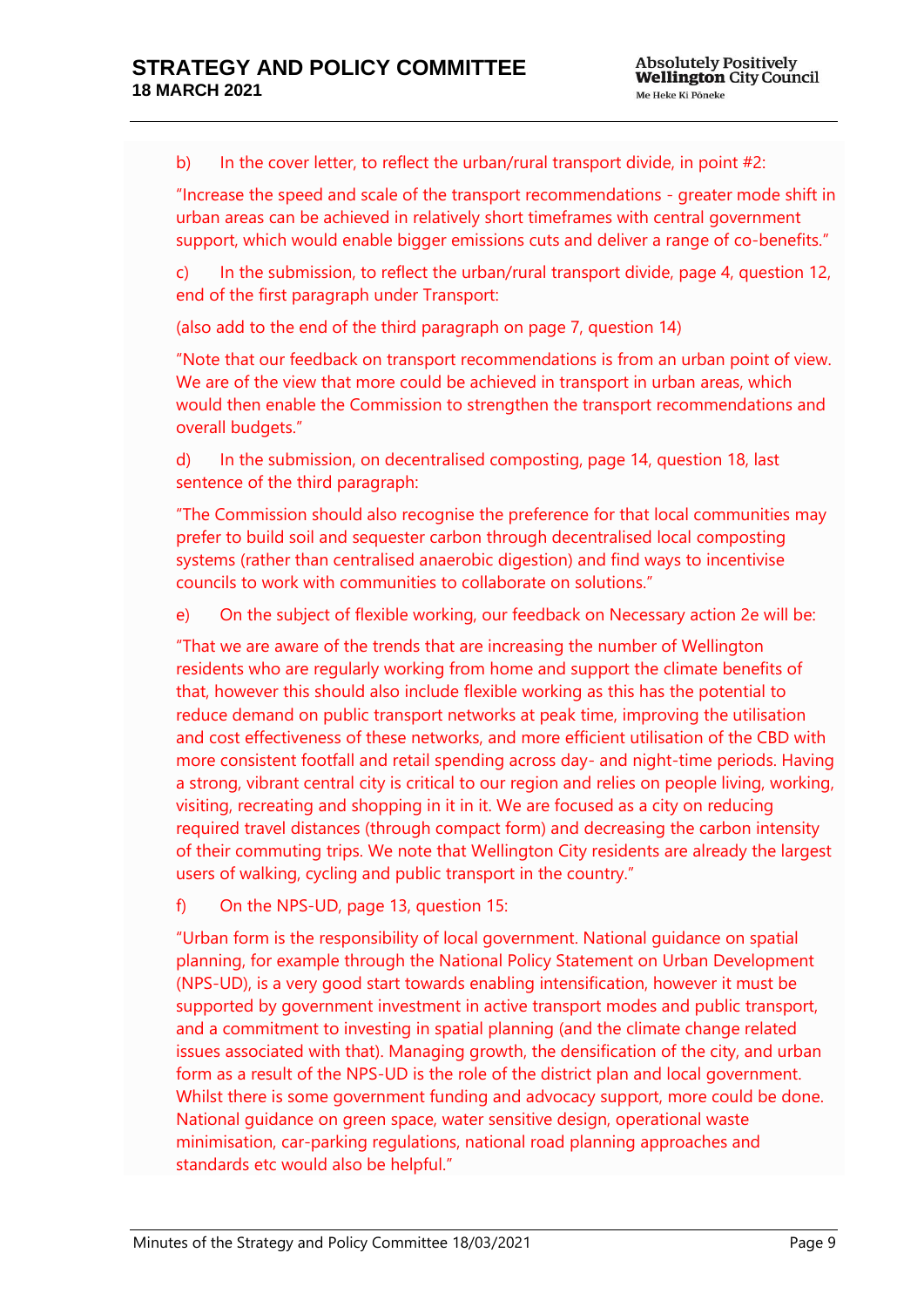g) On the subject of the need to change how transport is funded, the submission currently has the following at the bottom of page 10 which we think covers off this point:

"3f – The pricing structure of FBT, road user chargers, petrol tax, and funding for transport projects will need to be significantly overhauled to ensure that low emissions transport is incentivised and funded. It is not sustainable to have the funding for low carbon transport projects reliant on sources of funding that will reduce over time if the transport projects are successful. Care should be taken, however, not to remove charges on ICE vehicles.

4. Agree that the cover letter and detailed response be made available on Wellington City Council website on 19 March to assist others in drafting their submissions.

**Carried**

**Secretarial note:** Councillor Paul moved the original motion with amendments (supported by officers) as marked in red.

**Secretarial note:** The motion moved by Councillor Paul and seconded by Councillor Pannett was taken part by part, the divisions for which are as follows:

Clauses 1 & 4:

| <b>Absent:</b>           | <b>Against:</b> | <u>For:</u>                  |
|--------------------------|-----------------|------------------------------|
| <b>Councillor Condie</b> | None            | Mayor Foster                 |
| Deputy Mayor Free        |                 | <b>Councillor Calvert</b>    |
|                          |                 | Councillor Day (Chair)       |
|                          |                 | <b>Councillor Fitzsimons</b> |
|                          |                 | Councillor Foon              |
|                          |                 | <b>Councillor Matthews</b>   |
|                          |                 | Councillor O'Neill           |
|                          |                 | <b>Councillor Pannett</b>    |
|                          |                 | <b>Councillor Paul</b>       |
|                          |                 | <b>Councillor Rush</b>       |
|                          |                 | <b>Councillor Sparrow</b>    |
|                          |                 | <b>Councillor Woolf</b>      |
|                          |                 | <b>Councillor Young</b>      |
|                          |                 |                              |
| Carried                  |                 |                              |
|                          |                 | Majority Vote:<br>13:0       |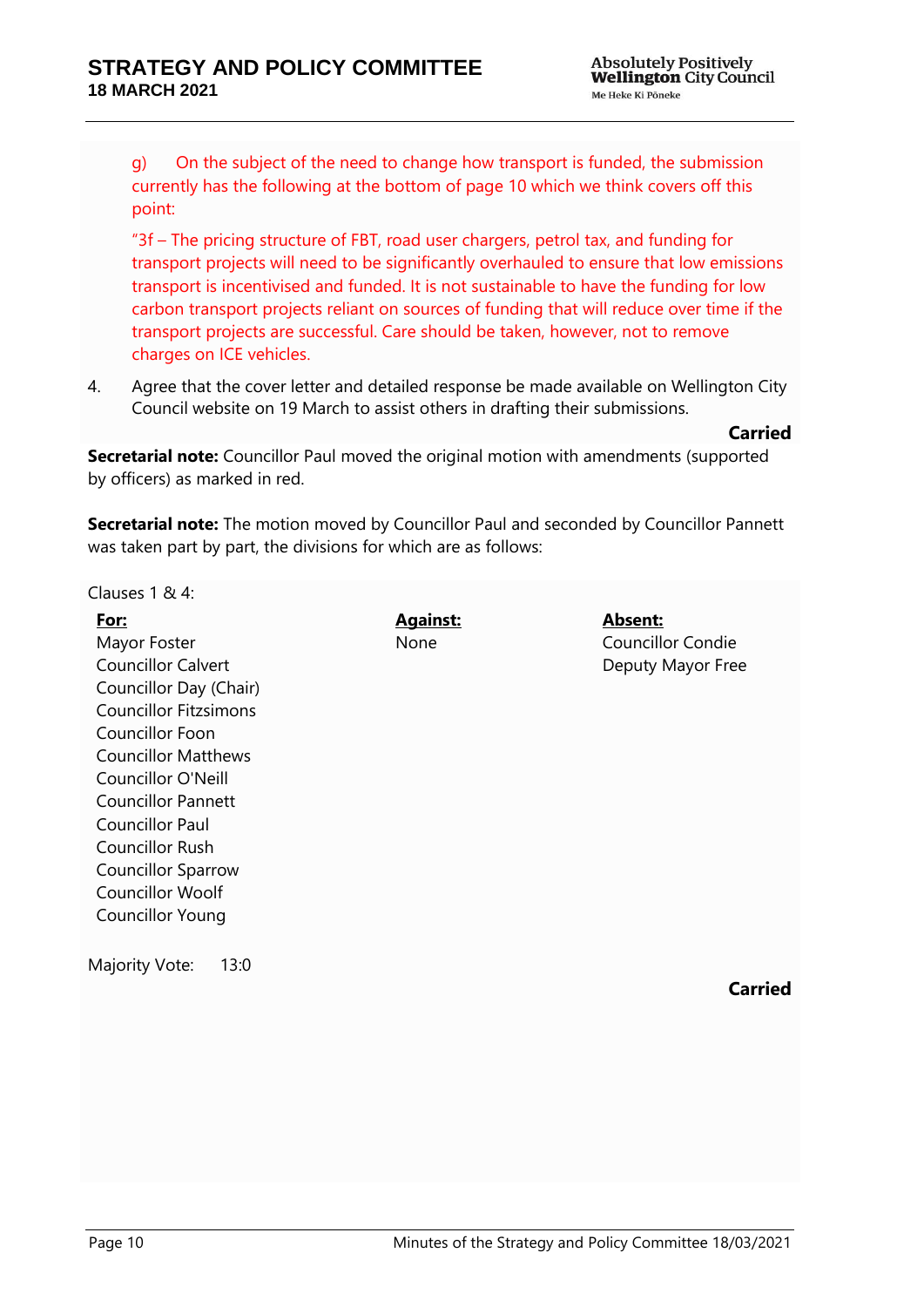Clauses 2 & 3:

#### **For:**

Mayor Foster Councillor Calvert Councillor Day (Chair) Councillor Fitzsimons Councillor Foon Councillor Matthews Councillor O'Neill Councillor Pannett Councillor Paul Councillor Sparrow Councillor Woolf Councillor Young

**Against:** Councillor Rush **Absent:** Councillor Condie Deputy Mayor Free

Majority Vote: 12:1

**Carried**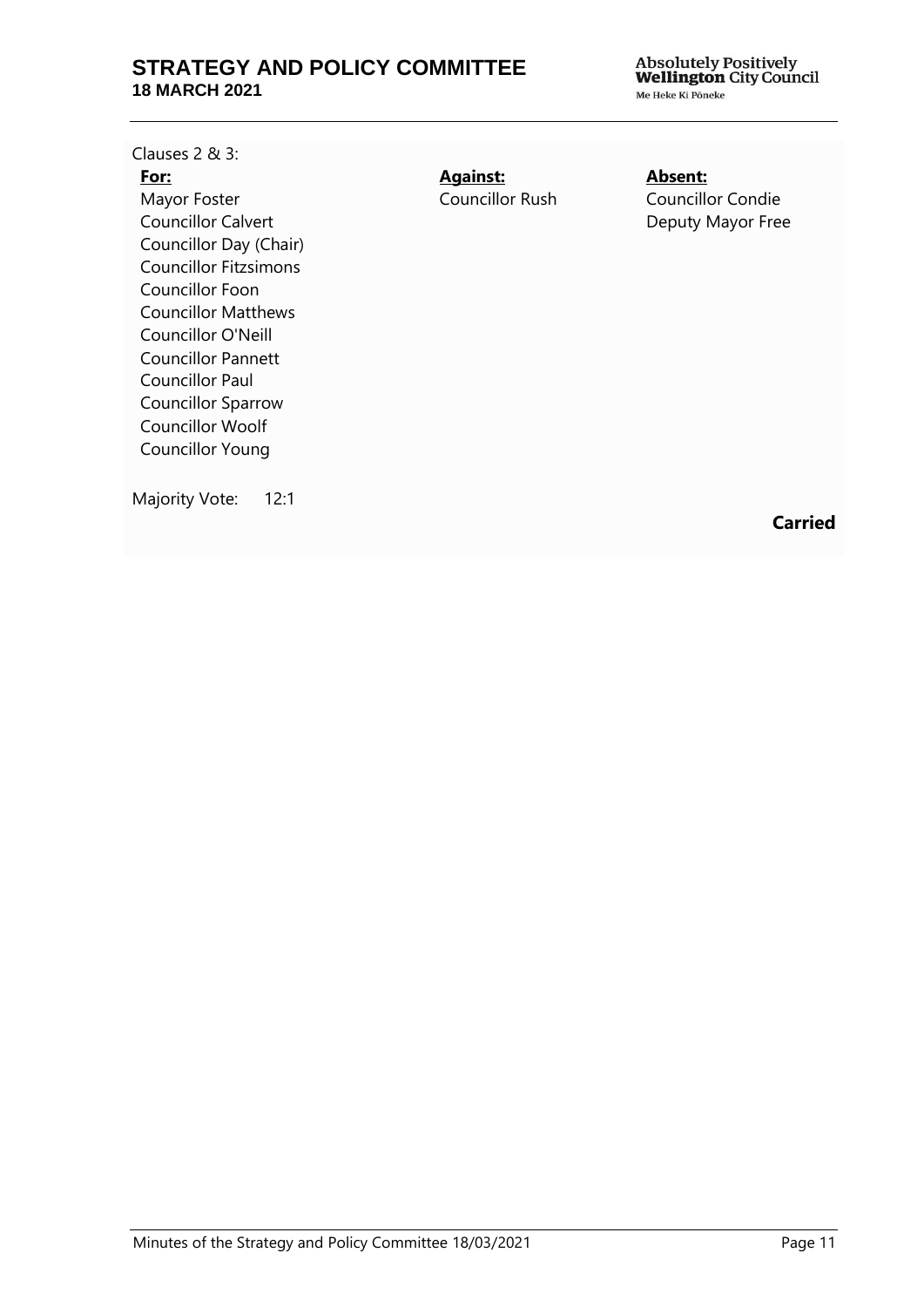## <span id="page-11-0"></span>**3. Committee Reports**

<span id="page-11-1"></span>**3.1 Report of the Finance, Audit and Risk Subcommittee Meeting of 10 March 2021**

#### **HEALTH AND SAFETY REPORT**

**Moved Councillor Calvert, seconded Mayor Foster, the following motion**

#### **Resolved**

That the Strategy and Policy Committee:

1. Receive the information.

#### **Carried**

## <span id="page-11-2"></span>**4. Public Excluded**

#### **Moved Councillor Day, seconded Councillor Rush, the following motion**

#### **Resolved**

That the Strategy and Policy Committee:

1. Pursuant to the provisions of the Local Government Official Information and Meetings Act 1987, exclude the public from the following part of the proceedings of this meeting namely:

| General subject of the | Reasons for passing this resolution in $Ground(s)$ under section |                          |
|------------------------|------------------------------------------------------------------|--------------------------|
| matter to be           | relation to each matter                                          | 48(1) for the passing of |
| considered             |                                                                  | this resolution          |

4.1 Public Excluded Report of the Finance, Audit and Risk Subcommittee Meeting of 10 March 2021

#### $7(2)(c)(i)$

The withholding of the information is necessary to protect information which is subject to an obligation of confidence or which any person has been or could be compelled to provide under the authority of any enactment, where the making available of the information would be likely to prejudice the supply of similar information or information from the same source and it is in the public interest that such information

#### s48(1)(a)

That the public conduct of this item would be likely to result in the disclosure of information for which good reason for withholding would exist under Section 7.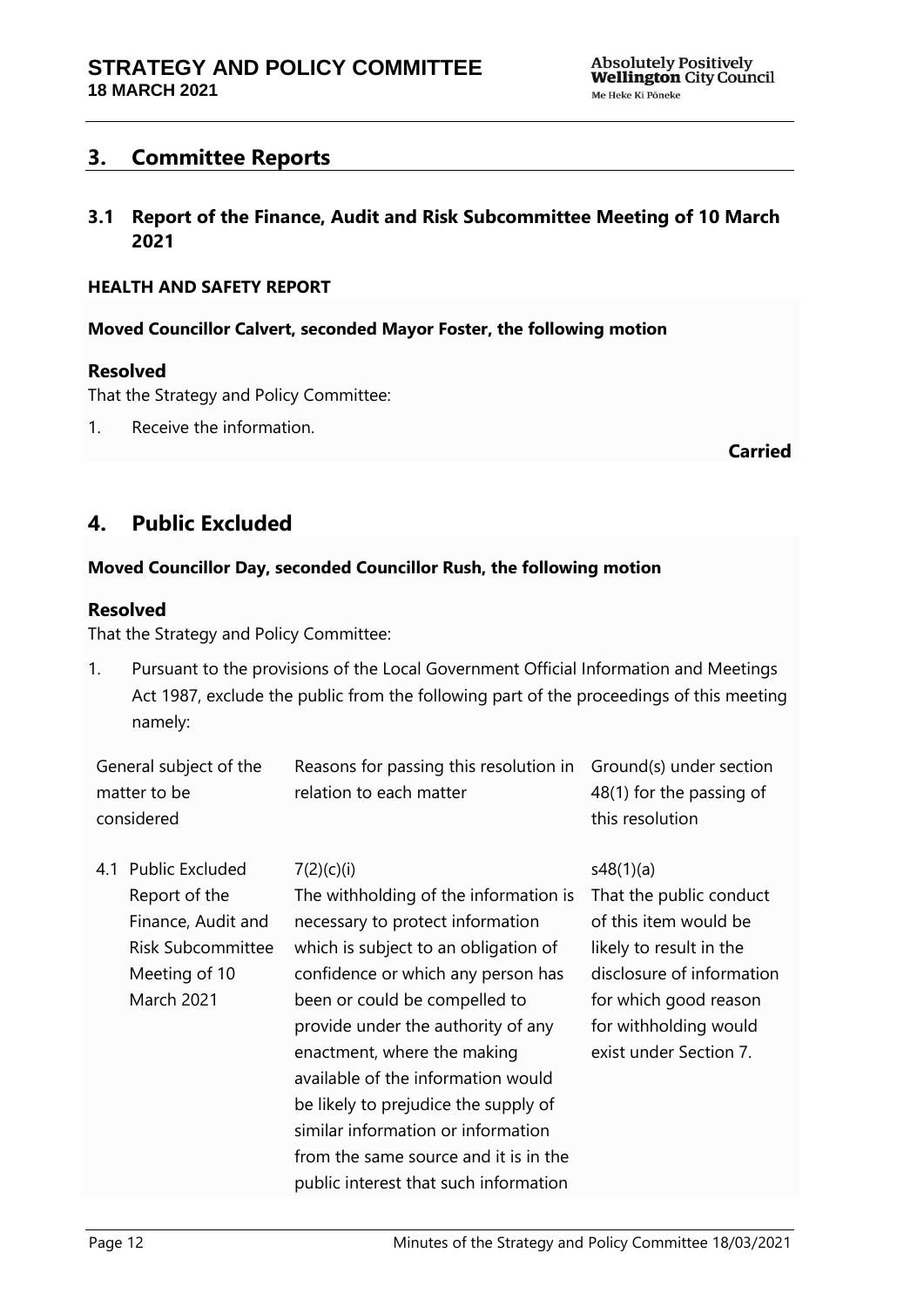should continue to be supplied.

#### 7(2)(c)(ii)

The withholding of the information is necessary to protect information which is subject to an obligation of confidence or which any person has been or could be compelled to provide under the authority of any enactment, where the making available of the information would be likely to damage the public interest.

#### 7(2)(b)(ii)

The withholding of the information is necessary to protect information where the making available of the information would be likely unreasonably to prejudice the commercial position of the person who supplied or who is the subject of the information.

#### 7(2)(h)

The withholding of the information is necessary to enable the local authority to carry out, without prejudice or disadvantage, commercial activities.

**Carried**

The meeting went into public-excluded session at 11:09 am.